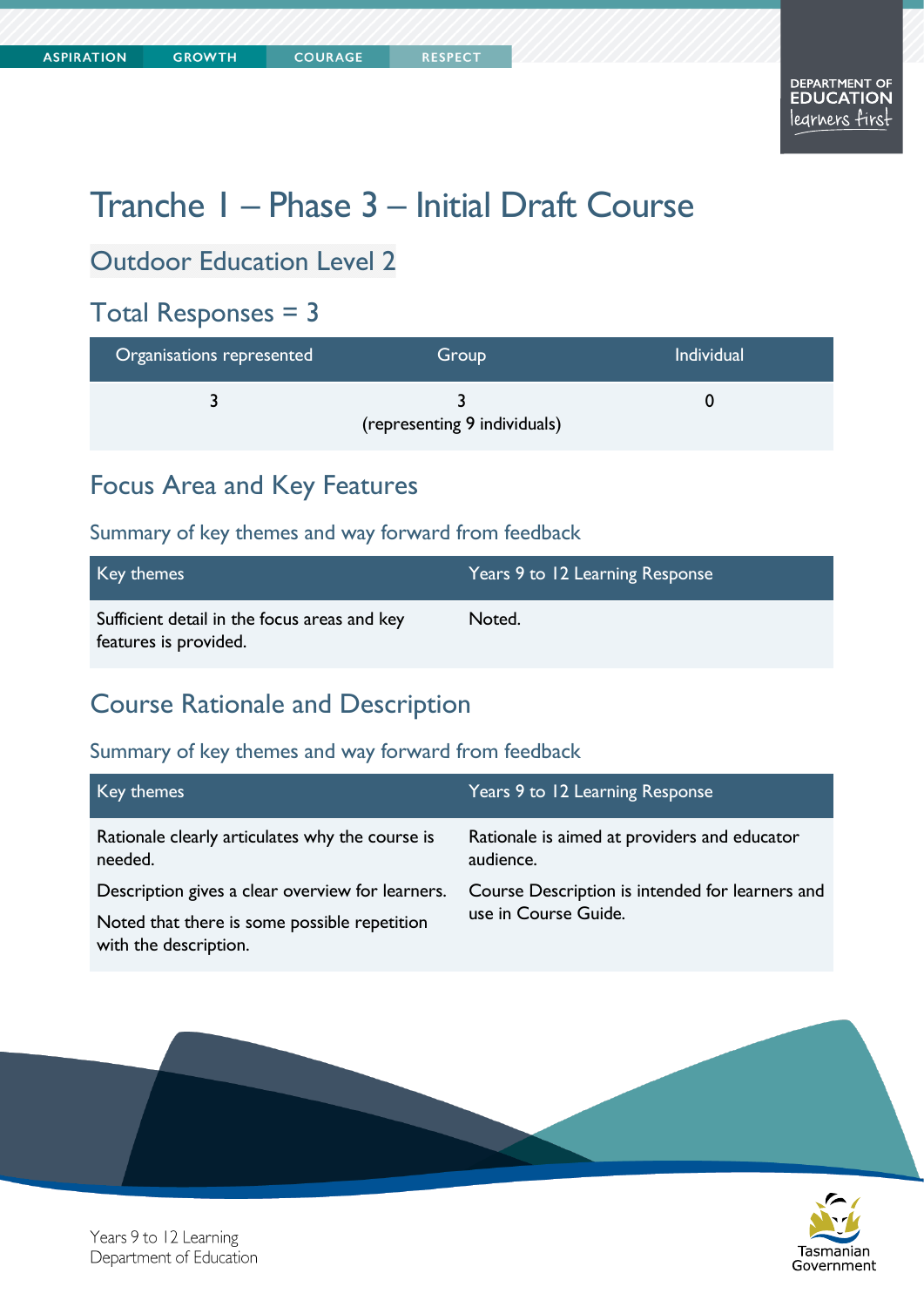#### One group raised concerns that:

- the Focus Area may preclude recognition of the broader skillset developed in Outdoor Education that applies to all Focus Areas
- confusion about the ways they might replicate industry experiences or standards and the connections to shaping work requirements
- the Rationale did not need a Focus Area connection
- industry and careers pathways connections to work requirements and assessment are not mentioned

#### Key themes Years 9 to 12 Learning Response

#### Noted. Responses below:

- Focus Area Papers provide good background to this prominent design feature in new courses. The Course Implementation Guide and supporting Professional Learning will assist teachers in understanding the nature of delivery, agency and pedagogy aligned to the new courses.
- Much of this information appears in other sections of a course document and some of the feedback appears to reflect issues with the nature and format of the new course document.

Review language and adjust for clarity as necessary, confirm with Critical Friends before submission for Phase 4.

### Integration of General Capabilities

| Key themes                                                                                                                                    | Years 9 to 12 Learning Response                                                                                                           |
|-----------------------------------------------------------------------------------------------------------------------------------------------|-------------------------------------------------------------------------------------------------------------------------------------------|
| General Capabilities are appropriate for this<br>course.<br><b>Embedding of General Capabilities within</b><br>content and outcomes is clear. | The course documents provide a balance<br>between prescription and teacher agency.                                                        |
| Uncertain about Asia and Australia's<br>Engagement with Asia (Cross Curriculum<br>Priorities) and direct connection to content.               | Some of the General Capabilities and AAPs may<br>not be specifically addressed or stated as a<br>requirement in the document but learning |
| The alignment of Learning Outcomes to<br>General Capabilities in Appendix 1 does not<br>have detailed support and guidance on how to          | opportunities may arise in some settings or<br>scenarios where they can be appropriately and<br>authentically addressed.                  |
| ensure these are met within the course.                                                                                                       | The Course Implementation Guide may help<br>make opportunities and details more visible.                                                  |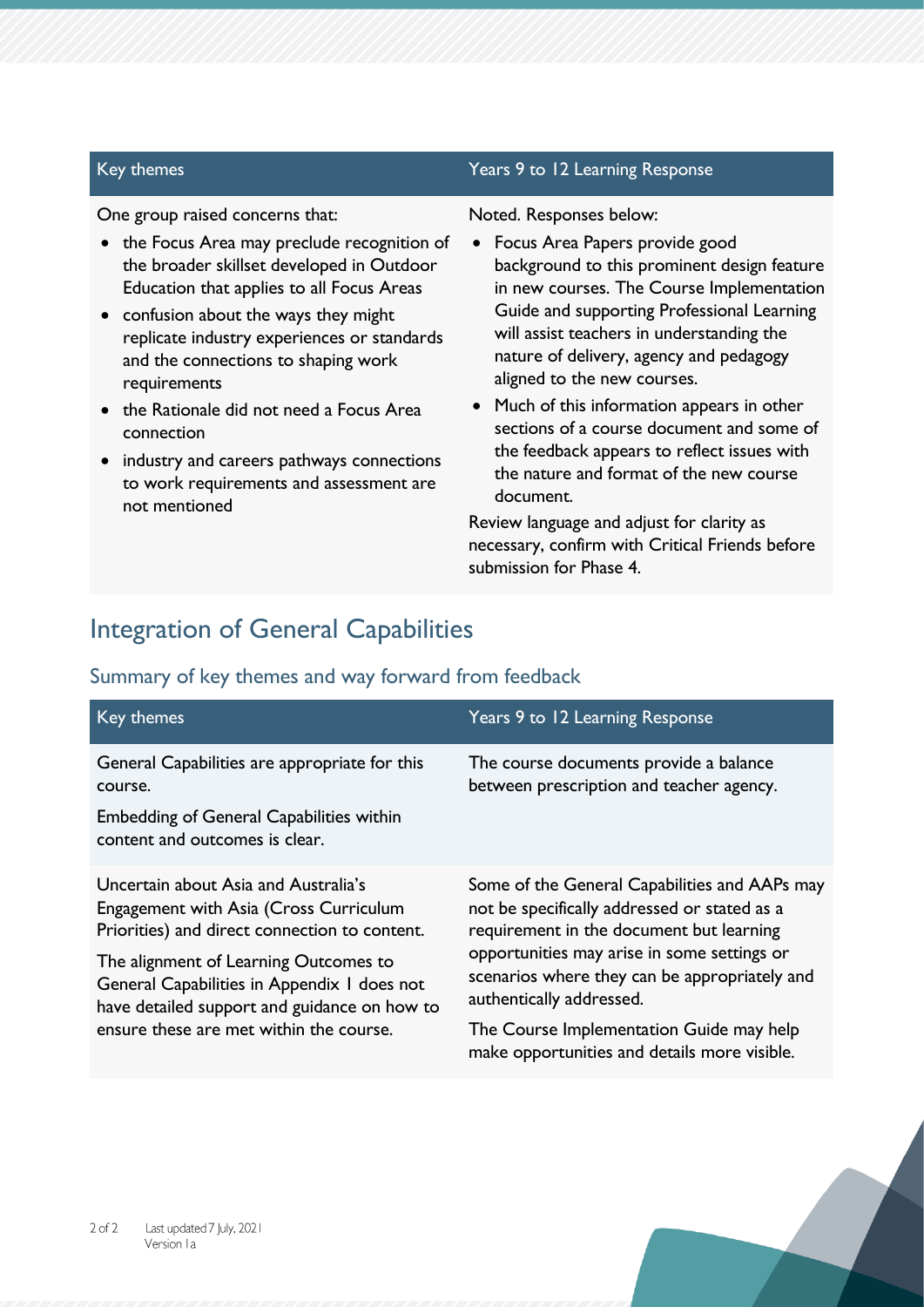# Pathways

#### Summary of key themes and way forward from feedback

| Key themes                                                                                                                                                                                  | Years 9 to 12 Learning Response                                                                                                     |
|---------------------------------------------------------------------------------------------------------------------------------------------------------------------------------------------|-------------------------------------------------------------------------------------------------------------------------------------|
| The desirability of including a statement about<br>the transferability of skills and qualities<br>developed in this course which are valued in a<br>wide range of occupations and settings. | Review and adjust Pathways information for<br>clarity as necessary, confirm with Critical<br>Friends before submission for Phase 4. |

# Course Requirements

| Key themes                                                                                                                                                       | Years 9 to 12 Learning Response                                                                                                                                                                                                                                         |
|------------------------------------------------------------------------------------------------------------------------------------------------------------------|-------------------------------------------------------------------------------------------------------------------------------------------------------------------------------------------------------------------------------------------------------------------------|
| The resource requirements section should<br>encourage using the Australian Adventure<br>Activity Standards (AAAS) but cannot prescribe<br>they have to be met.   | All Outdoor Education Courses will be<br>designed to align with accepted national best<br>practice. The AAAS have been identified as that<br>source and can be prescribed.                                                                                              |
| Status and use of Australian Adventure Activity<br>Standards and the DoE Procedures for planning<br>Off Campus Activities Guide.                                 | The course document is used across sectors so<br>providers will need to comply with their<br>relevant policies, practices and procedure<br>documents. (The Practices for POCA applies to<br>DoE sites and will be reviewed for alignment to<br>the AAAS in due course). |
|                                                                                                                                                                  | Professional standards and expected practices:<br>these include risk management in alignment to<br>the National standards, and a requirement for<br>meeting sector and site-based requirements.                                                                         |
| Resource requirements noted significant<br>establishment budget and teacher capacity, or a<br>reliance on external providers required to start<br>a new program. | Review and adjust resource requirements to<br>reflect provider capacity, equipment and<br>transport needs.                                                                                                                                                              |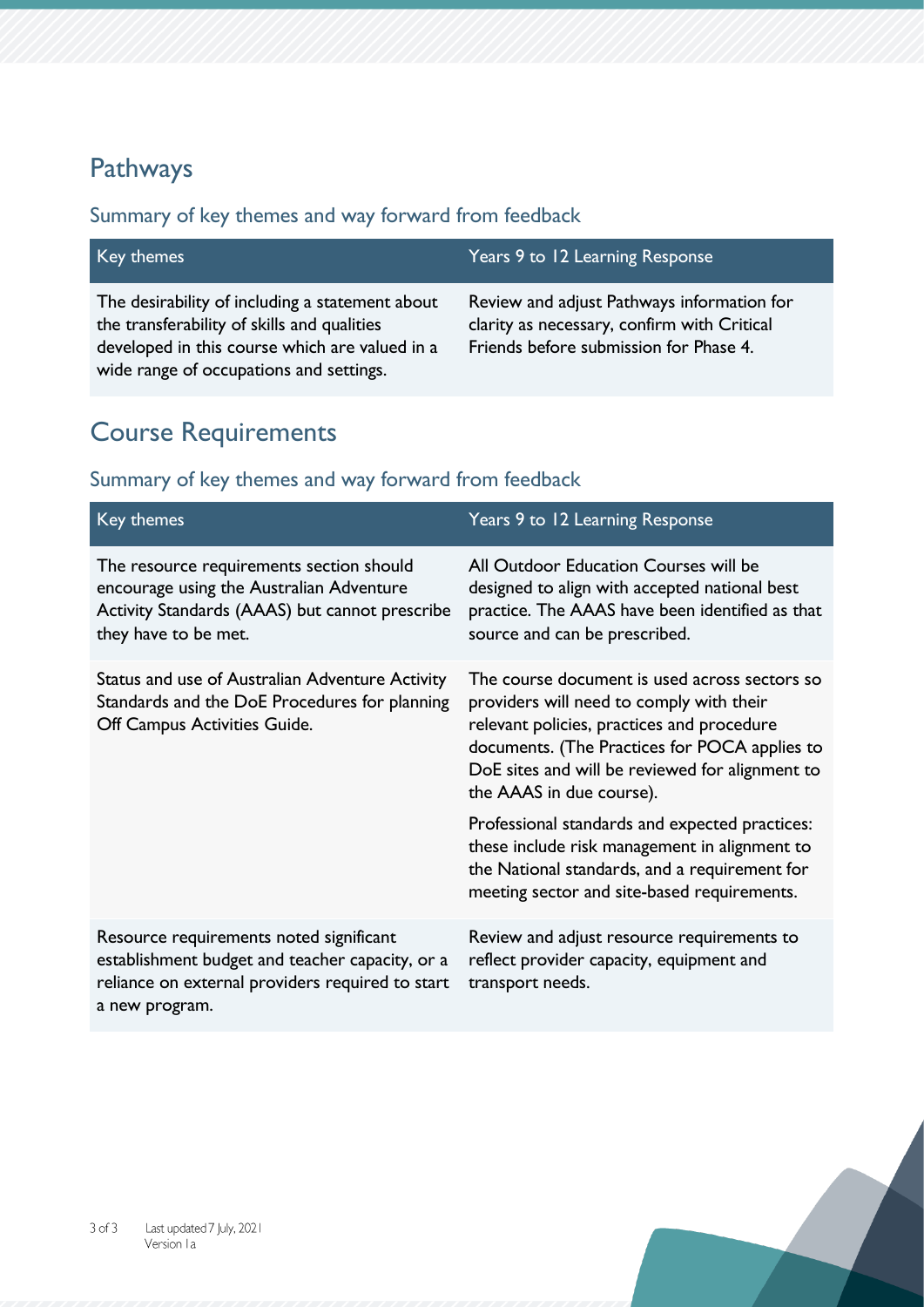# Course Structure, Delivery and Progression

Summary of key themes and way forward from feedback

| Key themes                                                                                                                                                                                                         | Years 9 to 12 Learning Response                                                                                                                                            |
|--------------------------------------------------------------------------------------------------------------------------------------------------------------------------------------------------------------------|----------------------------------------------------------------------------------------------------------------------------------------------------------------------------|
| Course description gives a clear overview for<br>learners.                                                                                                                                                         | Noted.                                                                                                                                                                     |
| Concern that group dynamics and leadership<br>may be too advanced for an experiential<br>activity-based course.                                                                                                    | Agency for providers and learners is one of the<br>key design principles of the 9-12 curriculum<br>framework.                                                              |
| Desire for flexibility in delivery sequencing to<br>cater for site and teacher differences.<br>Concern that volume may warrant a sample<br>scope and sequence to help explain the model<br>and to show timeframes. | Planning and delivery models will be discussed<br>as part of implementation of Professional<br>Learning and unpacked further in the Course<br>Implementation Guide.        |
| Question – do all modules need to be<br>completed to an acceptable standard to<br>complete the course?                                                                                                             | Course design currently does not refer to<br>modular assessment. Work and assessment<br>requirements make clear what must be<br>completed to complete the 150-hour course. |
|                                                                                                                                                                                                                    | Review and adjust this section for clarity as<br>necessary, confirm with Critical Friends before<br>submission for Phase 4.                                                |

# Module Content

| Key themes                                                                                          | Years 9 to 12 Learning Response |
|-----------------------------------------------------------------------------------------------------|---------------------------------|
| Engagement with knowledge, skills and<br>understandings for all modules is clear.                   | Noted.                          |
| Acknowledgement that positive components<br>and approaches of the current course can be<br>evolved. |                                 |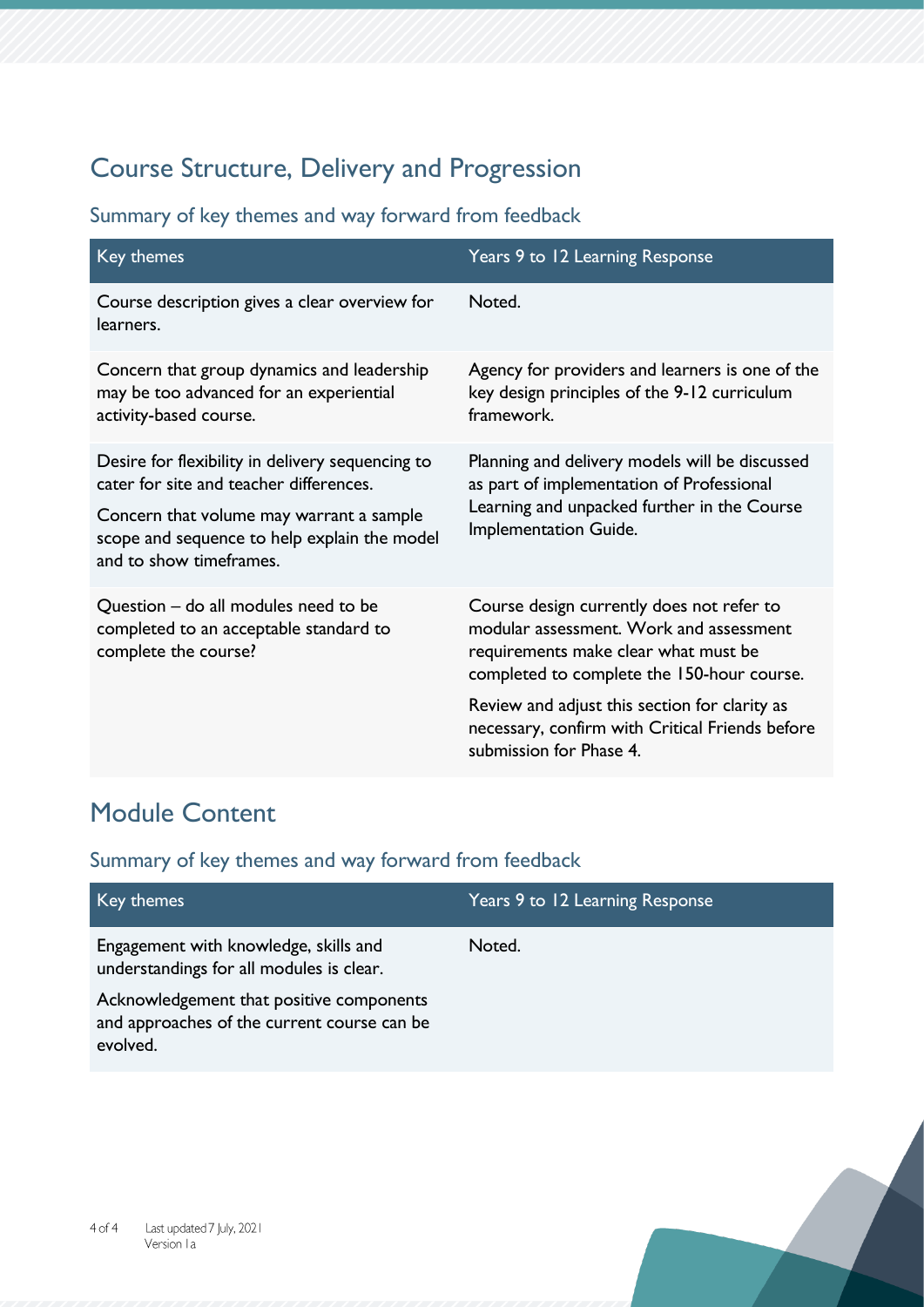| Key themes                                                                                                  | Years 9 to 12 Learning Response                                                                                                                                                                                                                                                                                                                                                                                                                |
|-------------------------------------------------------------------------------------------------------------|------------------------------------------------------------------------------------------------------------------------------------------------------------------------------------------------------------------------------------------------------------------------------------------------------------------------------------------------------------------------------------------------------------------------------------------------|
| Exposure to professional practice appears over-<br>emphasised.                                              | Participants in these courses are exposed to<br>modelling from professional outdoor educators<br>who themselves represent a significant<br>component of the Tasmanian Outdoor<br>recreation industry sector.                                                                                                                                                                                                                                   |
| Unable to locate "ideation, research, discovery<br>and integrated learning".                                | The guaranteed learning experiences and Work<br>Requirements of this course are intended to<br>address the Focus Area features - perhaps these<br>need to be made more explicit and the language<br>more accessible. The opportunities for ideation,<br>research, discovery and application of theory<br>using integrated learning approaches in multiple<br>field settings is one of the great strengths of the<br>Outdoor Education courses. |
| Positive about detail provided but concern<br>about volume and when Work Requirements<br>will be completed. | Glossary and Course Implementation Guide will<br>help increase confident usage by clarifying and<br>supporting the implementation processes.                                                                                                                                                                                                                                                                                                   |
| Concern at appropriate focus and level of<br>"leadership" to be addressed at this level.                    | Some learning about roles and recognition of<br>leadership, compliance, respect and support is<br>important in understanding and contributing to<br>positive group dynamics.                                                                                                                                                                                                                                                                   |
| Consistent use of terms like "units and<br>modules" unclear.                                                | Review language and adjust for clarity as<br>necessary, confirm with critical friends before<br>submission for Phase 4.                                                                                                                                                                                                                                                                                                                        |
| Some issues interpreting "production and<br>sharing replicating a professional paradigm".                   | The use of the term "paradigm" has been<br>causing confusion even for teachers familiar<br>with the Years 9 to 12 Project Focus Area<br>documentation.                                                                                                                                                                                                                                                                                         |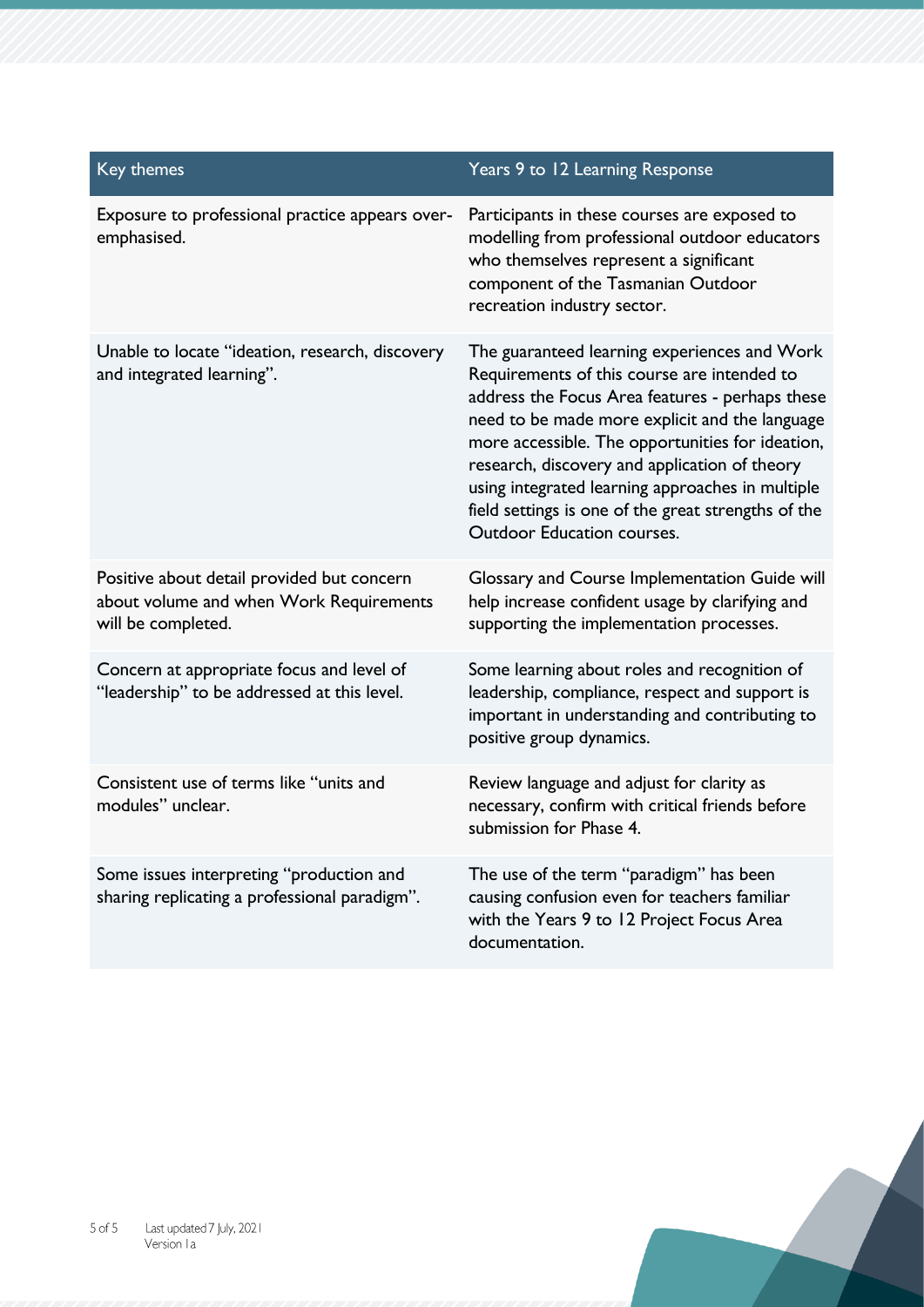# Criteria and Standards

#### Summary of key themes and way forward from feedback

| Key themes                                                                                                                                                                                                                                                                                                                                                    | Years 9 to 12 Learning Response                                                                                                                                                                                                                                                                                                                                                                                                                                                                                                                                                                                                              |
|---------------------------------------------------------------------------------------------------------------------------------------------------------------------------------------------------------------------------------------------------------------------------------------------------------------------------------------------------------------|----------------------------------------------------------------------------------------------------------------------------------------------------------------------------------------------------------------------------------------------------------------------------------------------------------------------------------------------------------------------------------------------------------------------------------------------------------------------------------------------------------------------------------------------------------------------------------------------------------------------------------------------|
| One group felt that the Learning Outcomes,<br>Criteria, and standards were appropriate and<br>aligned well.                                                                                                                                                                                                                                                   | Noted.                                                                                                                                                                                                                                                                                                                                                                                                                                                                                                                                                                                                                                       |
| One group identified:<br>confusion around the elements of Criteria I<br>Personal and Social Capability and concern<br>that the complexity is too high<br>concern that Criteria 4 and other criteria in<br>general are aimed at concepts not skills<br>Criteria 5 seems too advanced for Level 2<br>they would like the balance of criteria to be<br>different | Noted. Specific responses below:<br>Criteria I progressions and terms drawn<br>$\bullet$<br>directly from the ACARA General<br>Capabilities F-10.<br>• Whilst concerns around the balance of areas<br>of criteria and focus were raised no<br>suggestions for alternatives were provided<br>All criteria and standards will be reviewed<br>and there will be alterations for Phase 4.<br>• Criteria address understanding of concepts<br>and the application of skills and knowledge<br>in context.<br>Review and adjust criteria and standards for<br>clarity as necessary, confirm with Critical<br>Friends before submission for Phase 4. |
| The nature of requirements for course success<br>may need to be clearer and show greater<br>weighting towards practical experiences.                                                                                                                                                                                                                          | The Course Implementation Guide should help<br>improve understanding of the standards.                                                                                                                                                                                                                                                                                                                                                                                                                                                                                                                                                       |

# Appendix 1 - Line of Sight

| Key themes                                                                                                          | Years 9 to 12 Learning Response                                                                                         |
|---------------------------------------------------------------------------------------------------------------------|-------------------------------------------------------------------------------------------------------------------------|
| One group felt the Line of Sight was not clear<br>or aligned with their view of a preferred course. show alignment. | The Line of Sight refers to this draft and should<br>Following review of criteria this will be<br>reworked for Phase 4. |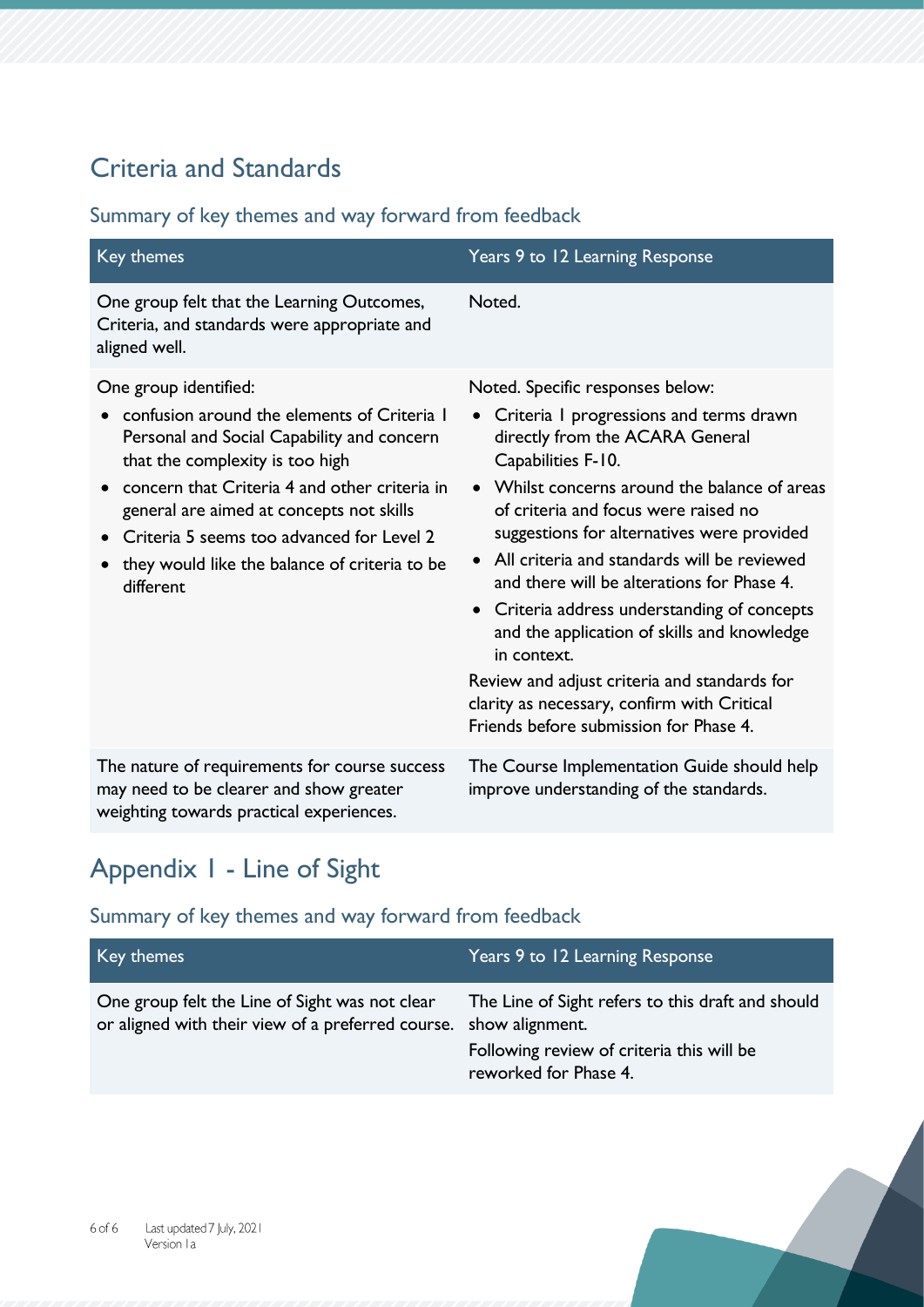# Appendix 2 – Alignment to Curriculum Frameworks

#### Summary of key themes and way forward from feedback

| Key themes | Years 9 to 12 Learning Response |
|------------|---------------------------------|
| N/A        | N/A                             |

### Appendix 3 – Work Requirements

#### Summary of key themes and way forward from feedback

| Key themes                                                                                                  | Years 9 to 12 Learning Response                                                                                                                                                                                                                                          |
|-------------------------------------------------------------------------------------------------------------|--------------------------------------------------------------------------------------------------------------------------------------------------------------------------------------------------------------------------------------------------------------------------|
| Module Tasks involving pitching and agency<br>need clarifying.                                              | Noted.<br>Teachers have agency in making reasonable<br>adjustments to broaden and tailor tasks to meet<br>their localised opportunities.<br>The timeframes in Work Requirements are<br>intended to help contextualise the expected<br>volume and nature of student work. |
| Some examples of work requirements may be<br>needed to see if time allocations are reasonable               |                                                                                                                                                                                                                                                                          |
| or achievable.<br>Would like to see more practical Work<br>Requirement tasks, including a skills checklist. |                                                                                                                                                                                                                                                                          |
| Concern that concurrent modules and<br>culminating tasks may create huge spikes in load<br>for learners.    | Review and perhaps refine following adjustment<br>of criteria and standards for clarity as necessary,<br>confirm with Critical Friends before submission<br>for Phase 4.                                                                                                 |

### Further Appendices

| Key themes | Years 9 to 12 Learning Response |
|------------|---------------------------------|
| Nil        | Nil                             |